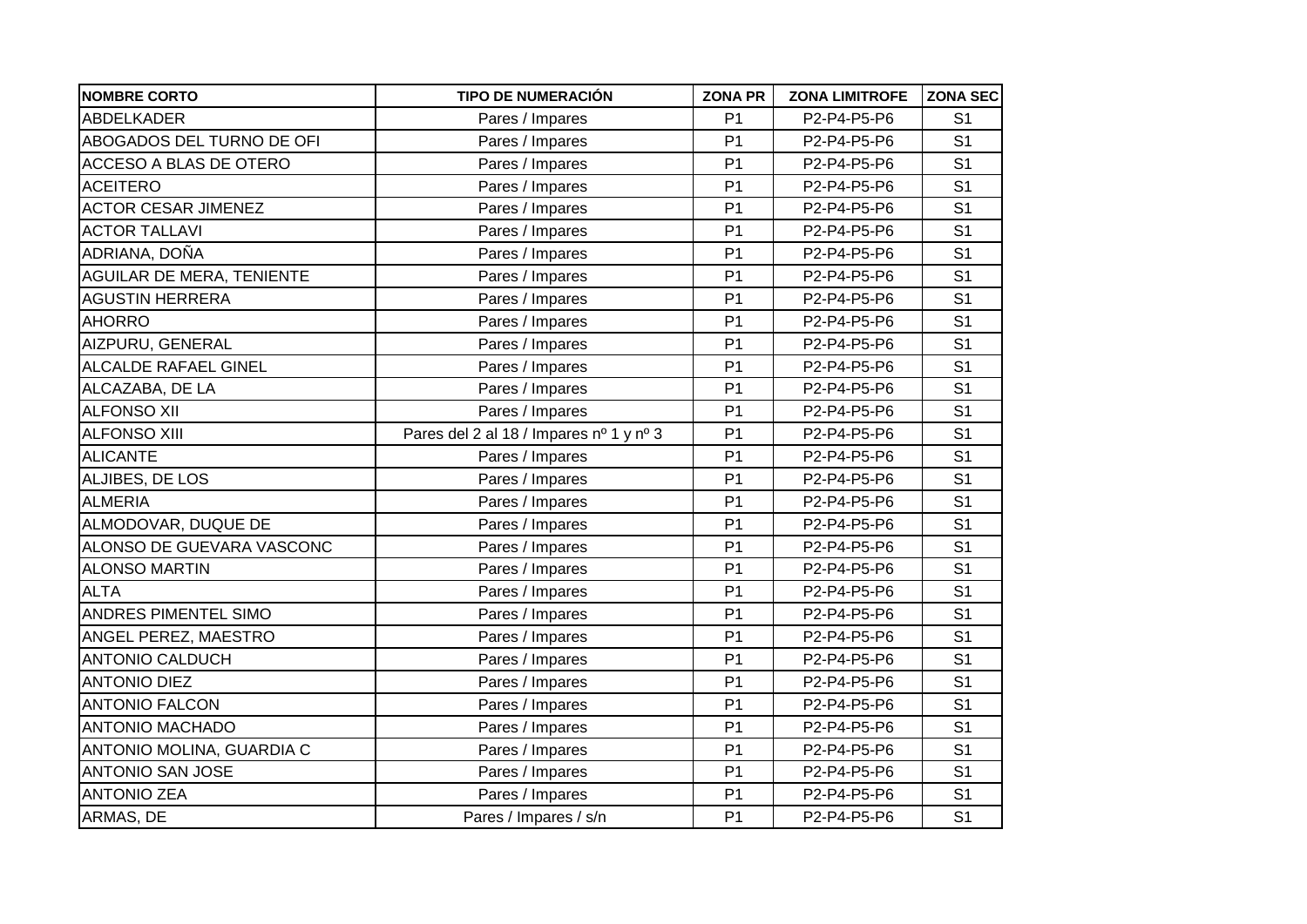| AVANZADILLA, DE LA               | Pares / Impares       | P <sub>1</sub> | P2-P4-P5-P6 | S <sub>1</sub> |
|----------------------------------|-----------------------|----------------|-------------|----------------|
| <b>AVELLANEDA, TENIENTE CORO</b> | Pares / Impares       | P <sub>1</sub> | P2-P4-P5-P6 | S <sub>1</sub> |
| <b>AVIACION ESPAÑOLA</b>         | Pares / Impares       | P <sub>1</sub> | P2-P4-P5-P6 | S <sub>1</sub> |
| <b>AYUL LALCHANDANI</b>          | Pares / Impares       | P <sub>1</sub> | P2-P4-P5-P6 | S <sub>1</sub> |
| <b>BADIA, EXPLORADOR</b>         | Pares / Impares       | P <sub>1</sub> | P2-P4-P5-P6 | S <sub>1</sub> |
| <b>BARCELO, GENERAL</b>          | Pares / Impares       | P <sub>1</sub> | P2-P4-P5-P6 | S <sub>1</sub> |
| BENITEZ, COMANDANTE              | Pares / Impares       | P <sub>1</sub> | P2-P4-P5-P6 | S <sub>1</sub> |
| <b>BENLLIURE</b>                 | Pares / Impares       | P <sub>1</sub> | P2-P4-P5-P6 | S <sub>1</sub> |
| BERNARDINO DE MENDOZA            | Pares / Impares       | P <sub>1</sub> | P2-P4-P5-P6 | S <sub>1</sub> |
| <b>BLAS DE OTERO</b>             | Pares / Impares       | P <sub>1</sub> | P2-P4-P5-P6 | S <sub>1</sub> |
| <b>BUCETA, GENERAL</b>           | Pares / Impares       | P <sub>1</sub> | P2-P4-P5-P6 | S <sub>1</sub> |
| <b>BUENO ESPINOSA</b>            | Pares / Impares       | P <sub>1</sub> | P2-P4-P5-P6 | S <sub>1</sub> |
| CADIZ                            | Pares / Impares       | P <sub>1</sub> | P2-P4-P5-P6 | S <sub>1</sub> |
| <b>CALDERON DE LA BARCA</b>      | Pares / Impares       | P <sub>1</sub> | P2-P4-P5-P6 | S <sub>1</sub> |
| <b>CANDIDO LOBERA</b>            | Pares / Impares / s/n | P <sub>1</sub> | P2-P4-P5-P6 | S <sub>1</sub> |
| <b>CANOVAS DEL CASTILLO</b>      | Pares / Impares       | P <sub>1</sub> | P2-P4-P5-P6 | S <sub>1</sub> |
| CARLOS RAMIREZ DE ARELLAN        | Pares / Impares       | P <sub>1</sub> | P2-P4-P5-P6 | S <sub>1</sub> |
| <b>CASTELAR</b>                  | Pares / Impares       | P <sub>1</sub> | P2-P4-P5-P6 | S <sub>1</sub> |
| CASTELLON DE LA PLANA            | Pares / Impares       | P <sub>1</sub> | P2-P4-P5-P6 | S <sub>1</sub> |
| <b>CASTILLEJOS</b>               | Pares / Impares       | P <sub>1</sub> | P2-P4-P5-P6 | S <sub>1</sub> |
| CHACEL, GENERAL                  | Pares / Impares       | P <sub>1</sub> | P2-P4-P5-P6 | S <sub>1</sub> |
| <b>CISNEROS, CARDENAL</b>        | Pares / Impares       | P <sub>1</sub> | P2-P4-P5-P6 | S <sub>1</sub> |
| COMPAÑIA DE MAR                  | Pares / Impares       | P <sub>1</sub> | P2-P4-P5-P6 | S <sub>1</sub> |
| <b>CONCEPCION</b>                | Pares / Impares       | P <sub>1</sub> | P2-P4-P5-P6 | S <sub>1</sub> |
| <b>CONDE DEL SERRALLO</b>        | Pares / Impares       | P <sub>1</sub> | P2-P4-P5-P6 | S <sub>1</sub> |
| <b>CONSEJO DE EUROPA</b>         | Pares / Impares       | P <sub>1</sub> | P2-P4-P5-P6 | S <sub>1</sub> |
| <b>CONSTANCIA</b>                | Pares / Impares       | P <sub>1</sub> | P2-P4-P5-P6 | S <sub>1</sub> |
| <b>CORDOBA</b>                   | Pares / Impares       | P <sub>1</sub> | P2-P4-P5-P6 | S <sub>1</sub> |
| COSSIO, CAPITAN                  | Pares / Impares       | P <sub>1</sub> | P2-P4-P5-P6 | S <sub>1</sub> |
| CRUZ ROJA, DE LA                 | Pares / Impares       | P <sub>1</sub> | P2-P4-P5-P6 | S <sub>1</sub> |
| <b>CUATRO CULTURAS, DE LAS</b>   | Pares / Impares / s/n | P <sub>1</sub> | P2-P4-P5-P6 | S <sub>1</sub> |
| <b>CUERPO NACIONAL DE POLICI</b> | Pares / Impares       | P <sub>1</sub> | P2-P4-P5-P6 | S <sub>1</sub> |
| <b>CULTURAS, DE LAS</b>          | Pares / Impares       | P <sub>1</sub> | P2-P4-P5-P6 | S <sub>1</sub> |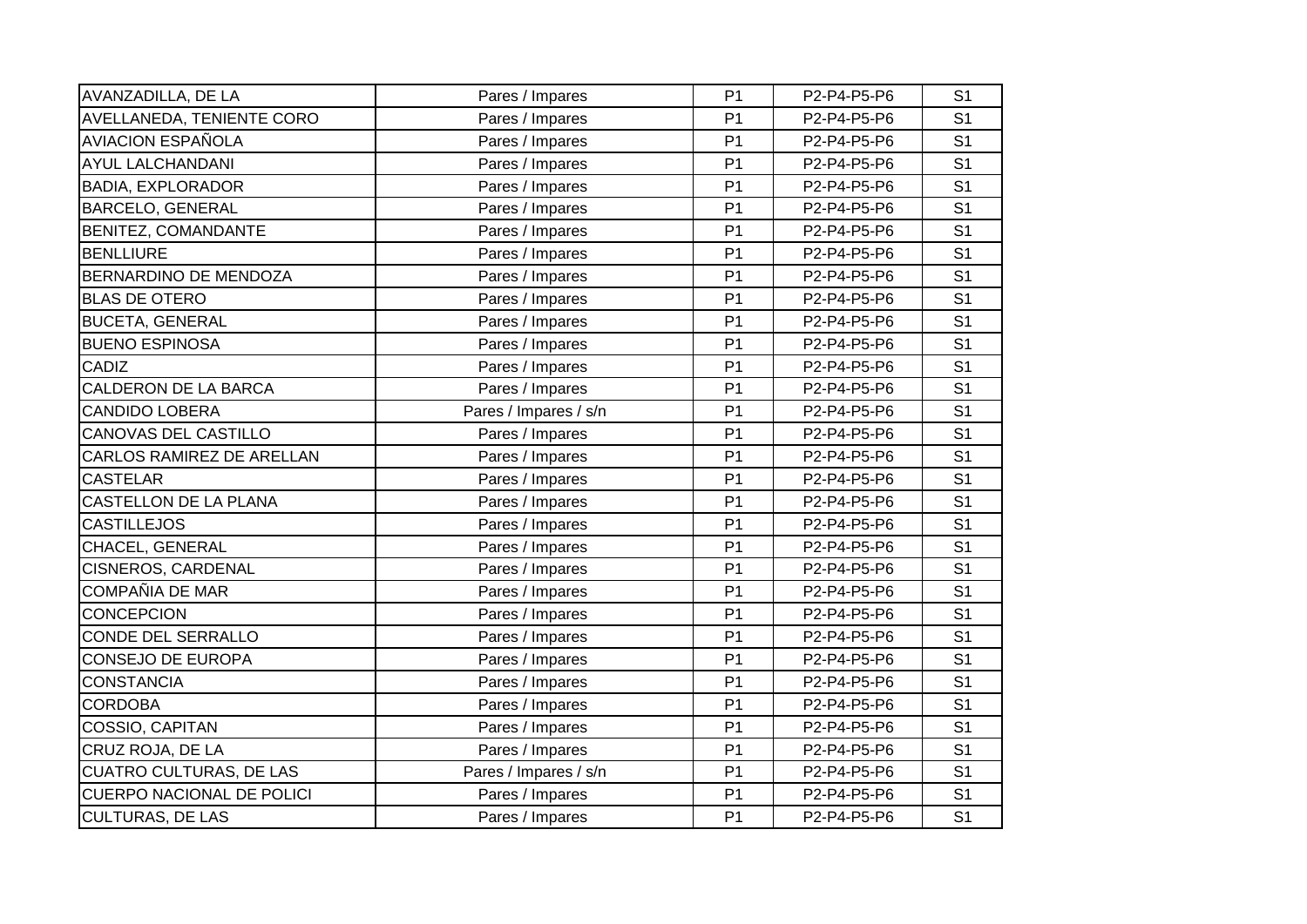| <b>CURRUQUERO</b>                | Pares / Impares   | P <sub>1</sub> | P2-P4-P5-P6 | S <sub>1</sub> |
|----------------------------------|-------------------|----------------|-------------|----------------|
| DAMASO ALONSO                    | Pares / Impares   | P <sub>1</sub> | P2-P4-P5-P6 | S <sub>1</sub> |
| DAOIZ Y VELARDE                  | Pares / Impares   | P <sub>1</sub> | P2-P4-P5-P6 | S <sub>1</sub> |
| <b>DAVID MELUL</b>               | Pares / Impares   | P <sub>1</sub> | P2-P4-P5-P6 | S <sub>1</sub> |
| DEMOCRACIA, DE LA                | Pares / Impares   | P <sub>1</sub> | P2-P4-P5-P6 | S <sub>1</sub> |
| <b>DIEZ VICARIO</b>              | Pares / Impares   | P <sub>1</sub> | P2-P4-P5-P6 | S <sub>1</sub> |
| DOCTOR JOSE JATIVA GARCIA        | Pares / Impares   | P <sub>1</sub> | P2-P4-P5-P6 | S <sub>1</sub> |
| DOCTOR RODRIGUEZ PORTILLO        | Pares / Impares   | P <sub>1</sub> | P2-P4-P5-P6 | S <sub>1</sub> |
| <b>DUQUE DE AHUMADA</b>          | Pares / Impares   | P <sub>1</sub> | P2-P4-P5-P6 | S <sub>1</sub> |
| DUQUE DE AHUMADA-MANTELET        | Pares / Impares   | P <sub>1</sub> | P2-P4-P5-P6 | S <sub>1</sub> |
| <b>DUQUESA DE LA VICTORIA</b>    | Pares / Impares   | P <sub>1</sub> | P2-P4-P5-P6 | S <sub>1</sub> |
| <b>ECHEGARAY</b>                 | Pares / Impares   | P <sub>1</sub> | P2-P4-P5-P6 | S <sub>1</sub> |
| EJERCITO ESPAÑOL                 | Pares / Impares   | P <sub>1</sub> | P2-P4-P5-P6 | S <sub>1</sub> |
| EL SONETO                        | Pares / Impares   | P <sub>1</sub> | P2-P4-P5-P6 | S <sub>1</sub> |
| ELCHE, DE                        | Pares / Impares   | P <sub>1</sub> | P2-P4-P5-P6 | S <sub>1</sub> |
| ELOY GONZALO                     | Pares / Impares   | P <sub>1</sub> | P2-P4-P5-P6 | S <sub>1</sub> |
| <b>EMILIO PRADOS</b>             | Pares / Impares   | P <sub>1</sub> | P2-P4-P5-P6 | S <sub>1</sub> |
| EMPERADOR, COMANDANTE            | Pares / Impares   | P <sub>1</sub> | P2-P4-P5-P6 | S <sub>1</sub> |
| ENRIQUE MAESTRE, ALFEREZ         | Pares / Impares   | P <sub>1</sub> | P2-P4-P5-P6 | S <sub>1</sub> |
| <b>ESPAÑA</b>                    | Pares / Impares   | P <sub>1</sub> | P2-P4-P5-P6 | S <sub>1</sub> |
| ESPAÑOLETO, EL                   | Pares / Impares   | P <sub>1</sub> | P2-P4-P5-P6 | S <sub>1</sub> |
| <b>FEDERICO GARCIA LORCA</b>     | Pares / Impares   | P <sub>1</sub> | P2-P4-P5-P6 | S <sub>1</sub> |
| <b>FERNANDEZ CUEVAS</b>          | Pares / Impares   | P <sub>1</sub> | P2-P4-P5-P6 | S <sub>1</sub> |
| FLORENTINA, DE LA                | Pares / Impares   | P <sub>1</sub> | P2-P4-P5-P6 | S <sub>1</sub> |
| <b>FORTUNY</b>                   | Pares / Impares   | P <sub>1</sub> | P2-P4-P5-P6 | S <sub>1</sub> |
| <b>FRANCISCO DE MIRANDA</b>      | Pares / Impares   | P <sub>1</sub> | P2-P4-P5-P6 | S <sub>1</sub> |
| FRANCISCO HERNANDEZ DIAZ         | Pares / Impares   | P <sub>1</sub> | P2-P4-P5-P6 | S <sub>1</sub> |
| <b>FRANCISCO MAS AZNAR</b>       | Pares / Impares   | P <sub>1</sub> | P2-P4-P5-P6 | S <sub>1</sub> |
| <b>FRANCISCO PIZARRO</b>         | Pares nº 2 y nº 4 | P <sub>1</sub> | P2-P4-P5-P6 | S <sub>1</sub> |
| <b>FRANCISCO SANCHEZ BARBERO</b> | Pares / Impares   | P <sub>1</sub> | P2-P4-P5-P6 | S <sub>1</sub> |
| FUERTE DE SAN CARLOS             | Pares / Impares   | P <sub>1</sub> | P2-P4-P5-P6 | S <sub>1</sub> |
| <b>FUERTE DE SAN MIGUEL</b>      | Pares / Impares   | P <sub>1</sub> | P2-P4-P5-P6 | S <sub>1</sub> |
| <b>GABRIEL CELAYA</b>            | Pares / Impares   | P <sub>1</sub> | P2-P4-P5-P6 | S <sub>1</sub> |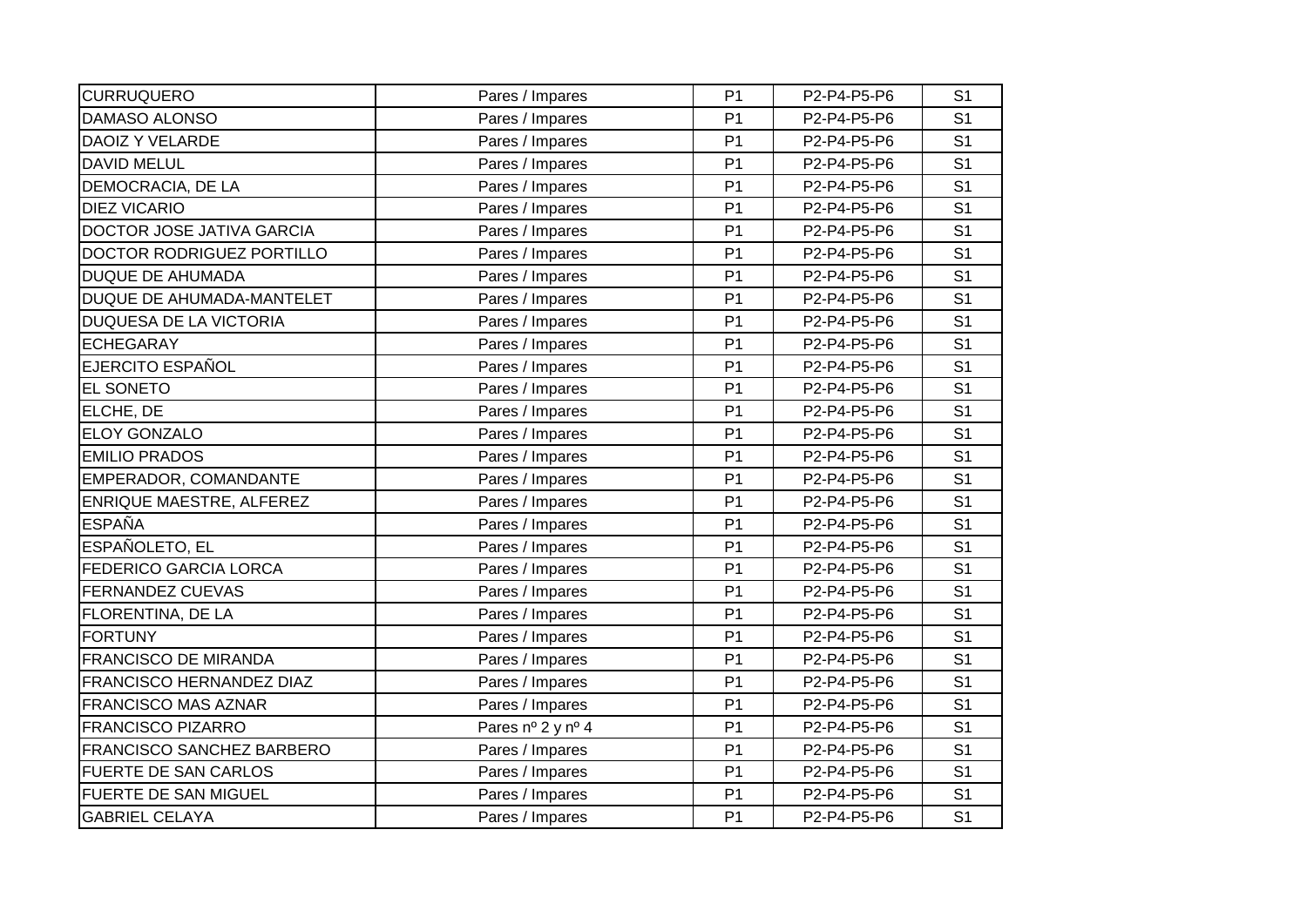| <b>GABRIEL DE MORALES</b>        | Pares / Impares                         | P <sub>1</sub> | P2-P4-P5-P6 | S <sub>1</sub> |
|----------------------------------|-----------------------------------------|----------------|-------------|----------------|
| <b>GARCERAN, DOCTOR</b>          | Pares / Impares                         | P <sub>1</sub> | P2-P4-P5-P6 | S <sub>1</sub> |
| <b>GARCIA CABRELLES</b>          | Todos los pares e impares del 1 al 11   | P <sub>1</sub> | P2-P4-P5-P6 | S <sub>1</sub> |
| <b>GARCIA MARGALLO, GENERAL</b>  | Pares del 2 al 16 / Impares del 1 al 15 | P <sub>1</sub> | P2-P4-P5-P6 | S <sub>1</sub> |
| <b>GERARDO DIEGO</b>             | Pares / Impares                         | P <sub>1</sub> | P2-P4-P5-P6 | S <sub>1</sub> |
| <b>GERONA</b>                    | Pares / Impares                         | P <sub>1</sub> | P2-P4-P5-P6 | S <sub>1</sub> |
| <b>GOYA</b>                      | Pares / Impares                         | P <sub>1</sub> | P2-P4-P5-P6 | S <sub>1</sub> |
| <b>GRAN CAPITAN</b>              | Pares del 2 al 14 / Impares del 1 al 13 | P <sub>1</sub> | P2-P4-P5-P6 | S <sub>1</sub> |
| <b>GRANADA</b>                   | Pares / Impares                         | P <sub>1</sub> | P2-P4-P5-P6 | S <sub>1</sub> |
| <b>GRANADOS, MUSICO</b>          | Pares / Impares                         | P <sub>1</sub> | P2-P4-P5-P6 | S <sub>1</sub> |
| GRECO, EL                        | Pares / Impares                         | P <sub>1</sub> | P2-P4-P5-P6 | S <sub>1</sub> |
| <b>GUARDIA WALONA</b>            | Pares / Impares                         | P <sub>1</sub> | P2-P4-P5-P6 | S <sub>1</sub> |
| <b>GUERRERO ROMERO, ALFEREZ</b>  | Pares / Impares                         | P <sub>1</sub> | P2-P4-P5-P6 | S <sub>1</sub> |
| GUILOCHE, CAPITAN                | Pares / Impares                         | P <sub>1</sub> | P2-P4-P5-P6 | S <sub>1</sub> |
| HERMANO CRESCENCIO               | Pares / Impares                         | P <sub>1</sub> | P2-P4-P5-P6 | S <sub>1</sub> |
| HERMANOS DE LA SALLE             | Pares / Impares                         | P <sub>1</sub> | P2-P4-P5-P6 | S <sub>1</sub> |
| <b>HERNANDEZ</b>                 | Pares / Impares                         | P <sub>1</sub> | P2-P4-P5-P6 | S <sub>1</sub> |
| <b>HERNANDO DE ZAFRA</b>         | Pares / Impares                         | P <sub>1</sub> | P2-P4-P5-P6 | S <sub>1</sub> |
| <b>HEROES DE ESPAÑA</b>          | Pares / Impares                         | P <sub>1</sub> | P2-P4-P5-P6 | S <sub>1</sub> |
| HORNABEQUE, FOSO DE              | Pares / Impares / s/n                   | P <sub>1</sub> | P2-P4-P5-P6 | S <sub>1</sub> |
| <b>HORNO</b>                     | Pares / Impares                         | P <sub>1</sub> | P2-P4-P5-P6 | S <sub>1</sub> |
| <b>IBAÑEZ MARIN</b>              | Pares del 2 al 44 / Impares del 1 al 97 | P <sub>1</sub> | P2-P4-P5-P6 | S <sub>1</sub> |
| <b>ILDEFONSO INFANTES</b>        | Pares / Impares                         | P <sub>1</sub> | P2-P4-P5-P6 | S <sub>1</sub> |
| <b>INFANTERIA</b>                | Pares del 2 al 22                       | P <sub>1</sub> | P2-P4-P5-P6 | S <sub>1</sub> |
| <b>INGENIERO JUAN CABALLERO</b>  | Pares / Impares                         | P <sub>1</sub> | P2-P4-P5-P6 | S <sub>1</sub> |
| <b>INGENIERO MIGUEL DE PEREA</b> | Pares / Impares                         | P <sub>1</sub> | P2-P4-P5-P6 | S <sub>1</sub> |
| <b>JACINTO DE OBAL</b>           | Pares / Impares                         | P <sub>1</sub> | P2-P4-P5-P6 | S <sub>1</sub> |
| <b>JACINTO RUIZ MENDOZA</b>      | Pares / Impares                         | P <sub>1</sub> | P2-P4-P5-P6 | S <sub>1</sub> |
| <b>JAEN</b>                      | Pares / Impares                         | P <sub>1</sub> | P2-P4-P5-P6 | S <sub>1</sub> |
| <b>JARDINES</b>                  | Pares / Impares                         | P <sub>1</sub> | P2-P4-P5-P6 | S <sub>1</sub> |
| JEREZ, DE                        | Pares / Impares                         | P <sub>1</sub> | P2-P4-P5-P6 | S <sub>1</sub> |
| JIMENEZ BENHAMU, COMANDAN        | Pares / Impares                         | P <sub>1</sub> | P2-P4-P5-P6 | S <sub>1</sub> |
| <b>JORGE GUILLEN</b>             | Pares / Impares                         | P <sub>1</sub> | P2-P4-P5-P6 | S <sub>1</sub> |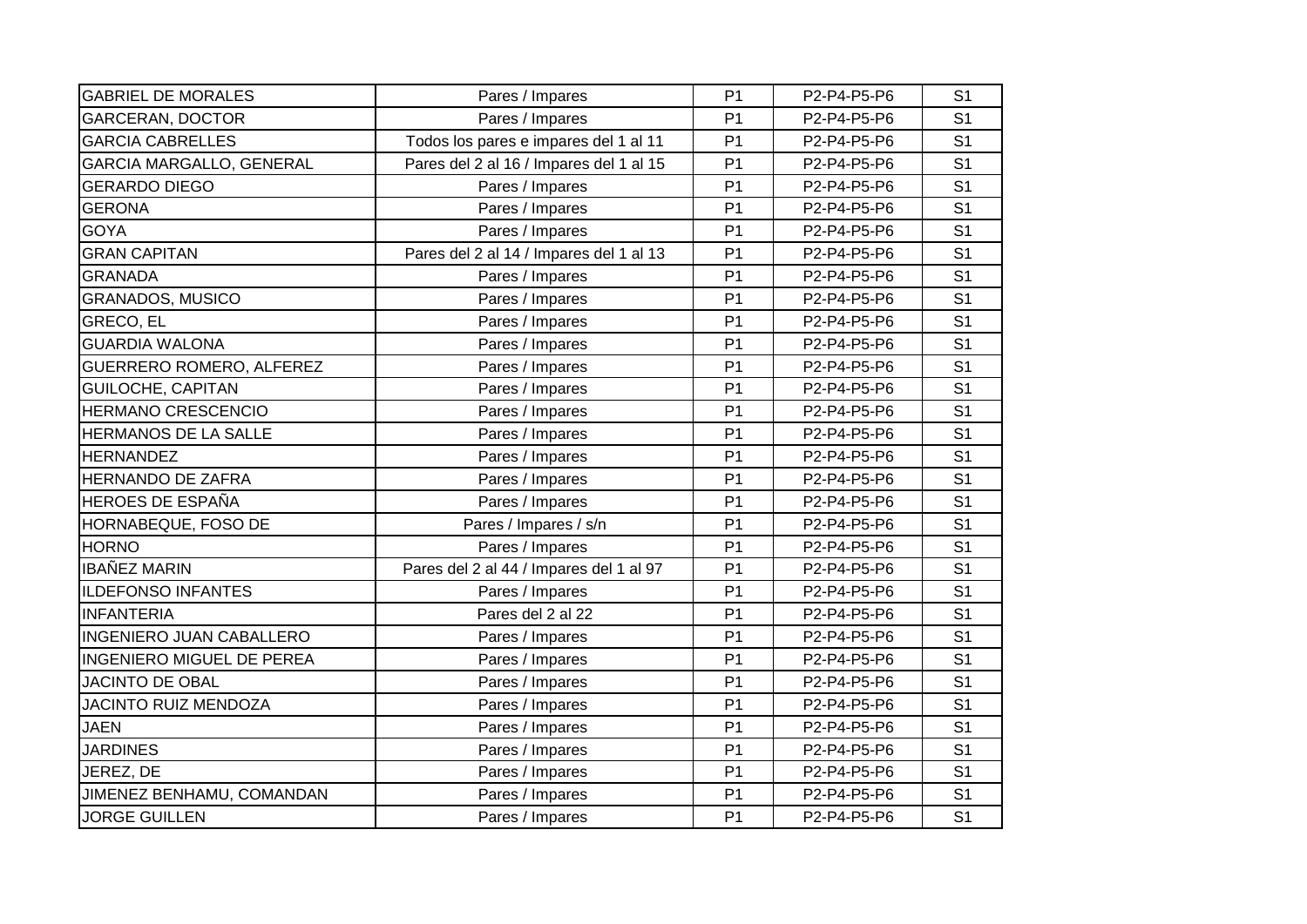| <b>JOSE BERGAMIN</b>        | Pares / Impares | P <sub>1</sub> | P2-P4-P5-P6 | S <sub>1</sub> |
|-----------------------------|-----------------|----------------|-------------|----------------|
| <b>JOSE MORENO VILLA</b>    | Pares / Impares | P <sub>1</sub> | P2-P4-P5-P6 | S <sub>1</sub> |
| JOSE OBADIA BENHAMU         | Pares / Impares | P <sub>1</sub> | P2-P4-P5-P6 | S <sub>1</sub> |
| <b>JUAN CARLOS I, REY</b>   | Pares / Impares | P <sub>1</sub> | P2-P4-P5-P6 | S <sub>1</sub> |
| <b>JUAN DE AUSTRIA</b>      | Pares / Impares | P <sub>1</sub> | P2-P4-P5-P6 | S <sub>1</sub> |
| <b>JUAN DE JUANES</b>       | Pares / Impares | P <sub>1</sub> | P2-P4-P5-P6 | S <sub>1</sub> |
| <b>JUAN DE LANUZA</b>       | Pares / Impares | P <sub>1</sub> | P2-P4-P5-P6 | S <sub>1</sub> |
| <b>JUAN DE LARA</b>         | Pares / Impares | P <sub>1</sub> | P2-P4-P5-P6 | S <sub>1</sub> |
| <b>JUAN MARTIN PAREDES</b>  | Pares / Impares | P <sub>1</sub> | P2-P4-P5-P6 | S <sub>1</sub> |
| JUAN RAMON JIMENEZ-A        | Pares / Impares | P <sub>1</sub> | P2-P4-P5-P6 | S <sub>1</sub> |
| <b>JUAN RAMON JIMENEZ-B</b> | Pares / Impares | P <sub>1</sub> | P2-P4-P5-P6 | S <sub>1</sub> |
| <b>JUAN RIOS GARCIA</b>     | Pares / Impares | P <sub>1</sub> | P2-P4-P5-P6 | S <sub>1</sub> |
| JUSTO SANCHO MIÑANO         | Pares / Impares | P <sub>1</sub> | P2-P4-P5-P6 | S <sub>1</sub> |
| <b>LA NOVELA</b>            | Pares / Impares | P <sub>1</sub> | P2-P4-P5-P6 | S <sub>1</sub> |
| <b>LA POESIA</b>            | Pares / Impares | P <sub>1</sub> | P2-P4-P5-P6 | S <sub>1</sub> |
| <b>LA PROSA</b>             | Pares / Impares | P <sub>1</sub> | P2-P4-P5-P6 | S <sub>1</sub> |
| <b>LAS ODAS</b>             | Pares / Impares | P <sub>1</sub> | P2-P4-P5-P6 | S <sub>1</sub> |
| <b>LAS RIMAS</b>            | Pares / Impares | P <sub>1</sub> | P2-P4-P5-P6 | S <sub>1</sub> |
| <b>LEDESMA</b>              | Pares / Impares | P <sub>1</sub> | P2-P4-P5-P6 | S <sub>1</sub> |
| <b>LEON FELIPE</b>          | Pares / Impares | P <sub>1</sub> | P2-P4-P5-P6 | S <sub>1</sub> |
| LERCHUNDI, PADRE            | Pares / Impares | P <sub>1</sub> | P2-P4-P5-P6 | S <sub>1</sub> |
| <b>LERIDA</b>               | Pares / Impares | P <sub>1</sub> | P2-P4-P5-P6 | S <sub>1</sub> |
| LOPE DE VEGA                | Pares / Impares | P <sub>1</sub> | P2-P4-P5-P6 | S <sub>1</sub> |
| LOPEZ MORENO                | Pares / Impares | P <sub>1</sub> | P2-P4-P5-P6 | S <sub>1</sub> |
| <b>LOS POEMAS</b>           | Pares / Impares | P <sub>1</sub> | P2-P4-P5-P6 | S <sub>1</sub> |
| <b>LOS POETAS</b>           | Pares / Impares | P <sub>1</sub> | P2-P4-P5-P6 | S <sub>1</sub> |
| <b>LOS VERSOS</b>           | Pares / Impares | P <sub>1</sub> | P2-P4-P5-P6 | S <sub>1</sub> |
| <b>LUIS CERNUDA</b>         | Pares / Impares | P <sub>1</sub> | P2-P4-P5-P6 | S <sub>1</sub> |
| LUIS DE CAPPA               | Pares / Impares | P <sub>1</sub> | P2-P4-P5-P6 | S <sub>1</sub> |
| LUIS DE SOTOMAYOR           | Pares / Impares | P <sub>1</sub> | P2-P4-P5-P6 | S <sub>1</sub> |
| <b>LUIS MORANDEIRA</b>      | Pares / Impares | P <sub>1</sub> | P2-P4-P5-P6 | S <sub>1</sub> |
| LUNA, SARGENTO              | Pares / Impares | P <sub>1</sub> | P2-P4-P5-P6 | S <sub>1</sub> |
| MACIAS, GENERAL             | Pares / Impares | P <sub>1</sub> | P2-P4-P5-P6 | S <sub>1</sub> |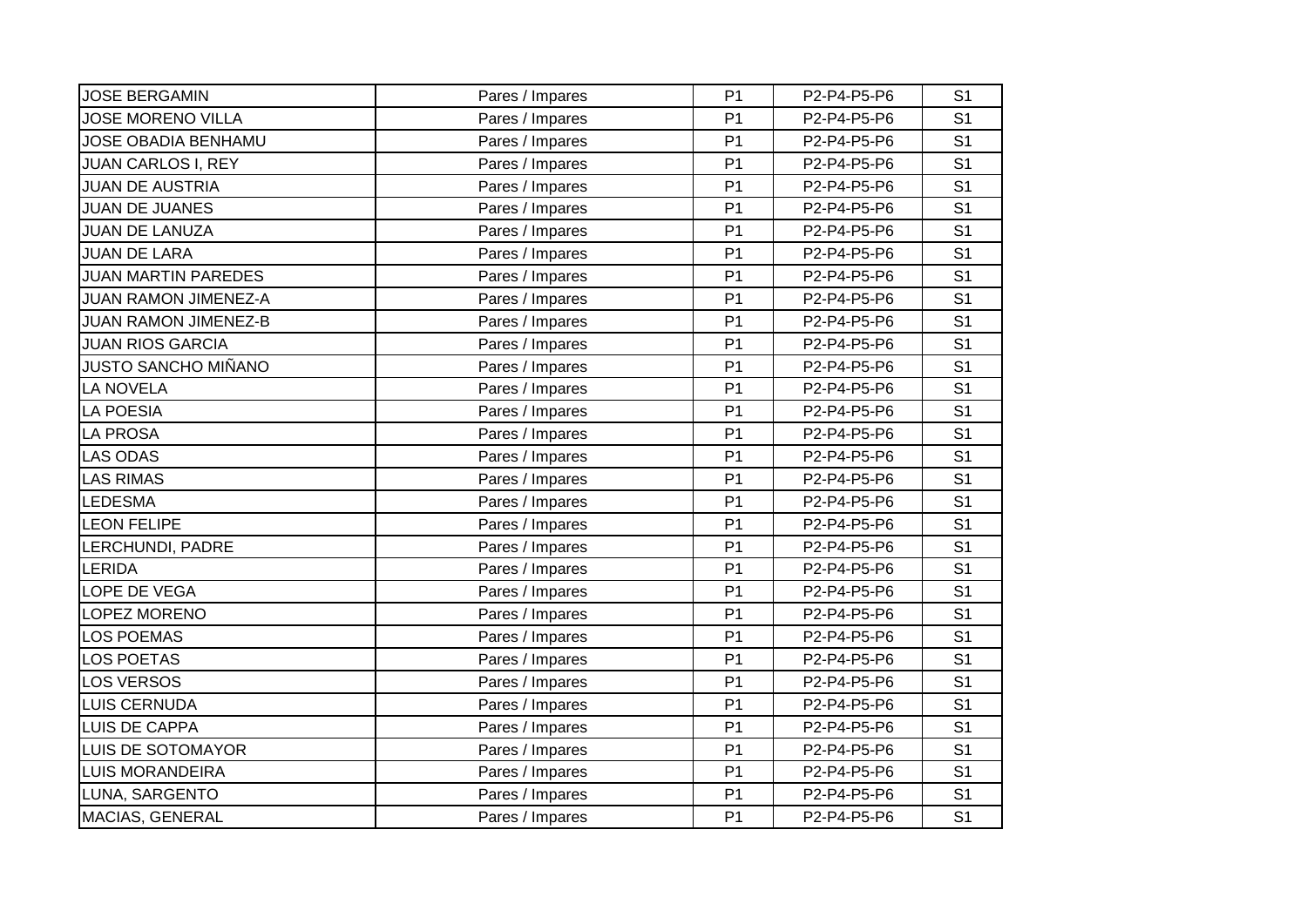| MAESTRANZA, DE LA                | Pares / Impares       | P <sub>1</sub> | P2-P4-P5-P6 | S <sub>1</sub> |
|----------------------------------|-----------------------|----------------|-------------|----------------|
| <b>MAESTRO JOSE MOLINARES</b>    | Pares / Impares       | P <sub>1</sub> | P2-P4-P5-P6 | S <sub>1</sub> |
| <b>MAESTRO MARIANO BARTOLOME</b> | Pares / Impares       | P <sub>1</sub> | P2-P4-P5-P6 | S <sub>1</sub> |
| MANUEL FERNANDEZ BENITEZ         | Pares / Impares       | P <sub>1</sub> | P2-P4-P5-P6 | S <sub>1</sub> |
| MAR, DEL                         | Pares / Impares       | P <sub>1</sub> | P2-P4-P5-P6 | S <sub>1</sub> |
| MARIN ASTIGARRAGA, TTE.          | Pares / Impares       | P <sub>1</sub> | P2-P4-P5-P6 | S <sub>1</sub> |
| MARINA DE FARINÓS, FALANGISTA    | Pares / Impares       | P <sub>1</sub> | P2-P4-P5-P6 | S <sub>1</sub> |
| <b>MARINA ESPAÑOLA</b>           | Pares / Impares       | P <sub>1</sub> | P2-P4-P5-P6 | S <sub>1</sub> |
| MARINA, GENERAL                  | Pares / Impares       | P <sub>1</sub> | P2-P4-P5-P6 | S <sub>1</sub> |
| MARINA, PUERTA Y TUNEL           | Impares               | P <sub>1</sub> | P2-P4-P5-P6 | S <sub>1</sub> |
| <b>MARINO DE RIVERA</b>          | Pares / Impares       | P <sub>1</sub> | P2-P4-P5-P6 | S <sub>1</sub> |
| <b>MARTIN BOCANEGRA</b>          | Impares del 1 al 7    | P <sub>1</sub> | P2-P4-P5-P6 | S <sub>1</sub> |
| <b>MARTIN DE CORDOBA</b>         | Pares / Impares       | P <sub>1</sub> | P2-P4-P5-P6 | S <sub>1</sub> |
| <b>MARTIN GALINDO</b>            | Pares / Impares       | P <sub>1</sub> | P2-P4-P5-P6 | S <sub>1</sub> |
| <b>MARTIN ZERMEÑO</b>            | Pares / Impares       | P <sub>1</sub> | P2-P4-P5-P6 | S <sub>1</sub> |
| MEJIAS, TENIENTE                 | Pares / Impares       | P <sub>1</sub> | P2-P4-P5-P6 | S <sub>1</sub> |
| <b>MENENDEZ PELAYO</b>           | Pares / Impares       | P <sub>1</sub> | P2-P4-P5-P6 | S <sub>1</sub> |
| <b>MIGUEL ACOSTA</b>             | Pares / Impares       | P <sub>1</sub> | P2-P4-P5-P6 | S <sub>1</sub> |
| MIGUEL DE CERVANTES              | Pares / Impares       | P <sub>1</sub> | P2-P4-P5-P6 | S <sub>1</sub> |
| MIGUEL FERNANDEZ                 | Pares / Impares       | P <sub>1</sub> | P2-P4-P5-P6 | S <sub>1</sub> |
| MIGUEL HERNANDEZ-A               | Pares / Impares / s/n | P <sub>1</sub> | P2-P4-P5-P6 | S <sub>1</sub> |
| <b>MIGUEL ZAZO</b>               | Pares / Impares       | P <sub>1</sub> | P2-P4-P5-P6 | S <sub>1</sub> |
| MILLAN ASTRAY, GENERAL           | Pares / Impares       | P <sub>1</sub> | P2-P4-P5-P6 | S <sub>1</sub> |
| MORO, DEL                        | Pares / Impares       | P <sub>1</sub> | P2-P4-P5-P6 | S <sub>1</sub> |
| MUELLE DE RIBERA                 | Pares / Impares / s/n | P <sub>1</sub> | P2-P4-P5-P6 | S <sub>1</sub> |
| <b>MUÑOZ TORREROS</b>            | Pares / Impares       | P <sub>1</sub> | P2-P4-P5-P6 | S <sub>1</sub> |
| <b>MURCIA</b>                    | Pares / Impares       | P <sub>1</sub> | P2-P4-P5-P6 | S <sub>1</sub> |
| <b>MURILLO</b>                   | Pares / Impares       | P <sub>1</sub> | P2-P4-P5-P6 | S <sub>1</sub> |
| NOVAL, CABO                      | Pares / Impares       | P <sub>1</sub> | P2-P4-P5-P6 | S <sub>1</sub> |
| O'DONNELL, GENERAL               | Pares / Impares       | P <sub>1</sub> | P2-P4-P5-P6 | S <sub>1</sub> |
| ORDOÑEZ, GENERAL                 | Pares / Impares       | P <sub>1</sub> | P2-P4-P5-P6 | S <sub>1</sub> |
| PABLO NERUDA                     | Pares / Impares       | P <sub>1</sub> | P2-P4-P5-P6 | S <sub>1</sub> |
| PABLO VALLESCA                   | Pares / Impares       | P <sub>1</sub> | P2-P4-P5-P6 | S <sub>1</sub> |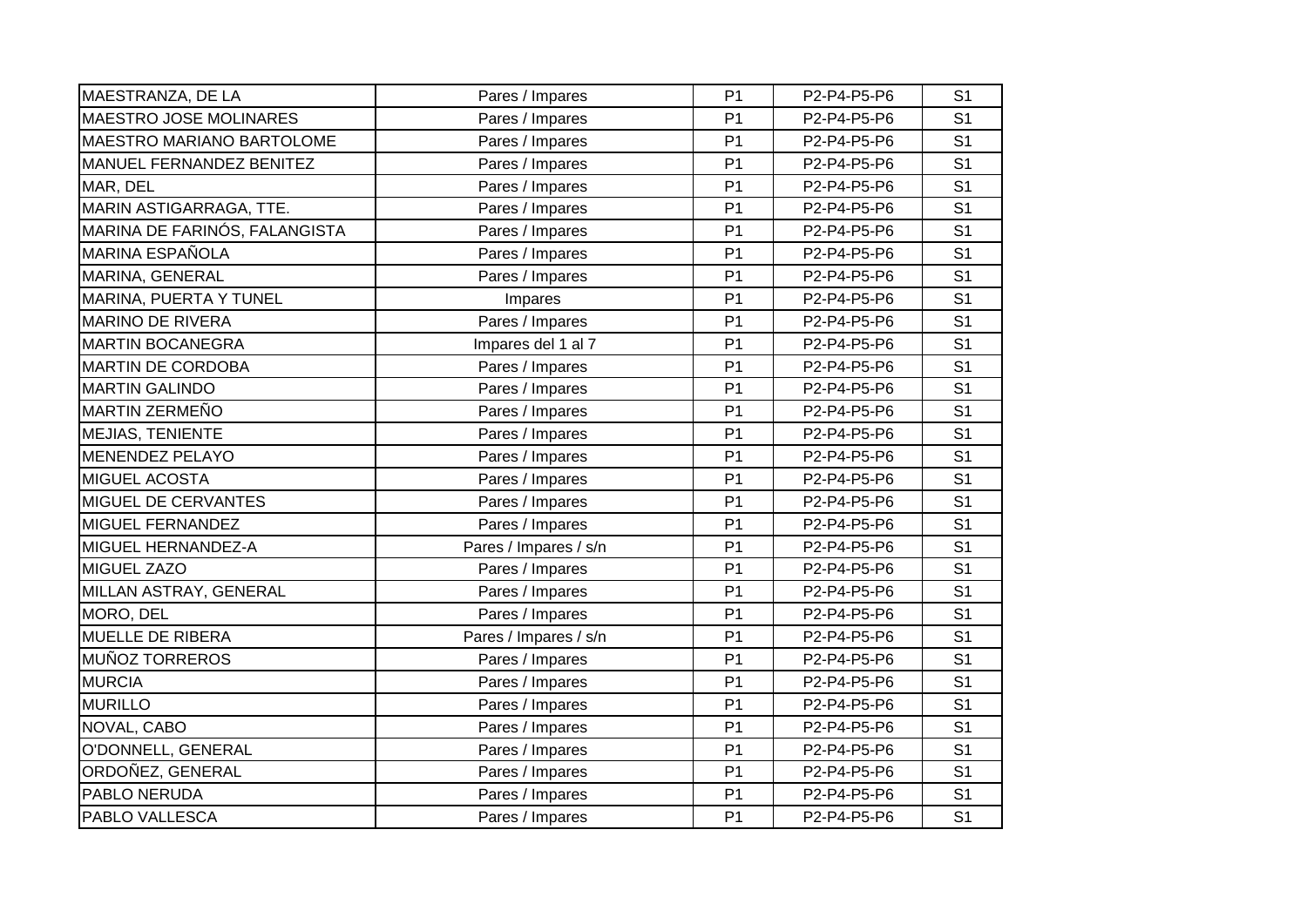| PARADA, DE LA                | Pares / Impares       | P <sub>1</sub> | P2-P4-P5-P6 | S <sub>1</sub> |
|------------------------------|-----------------------|----------------|-------------|----------------|
| PAREJA, GENERAL              |                       | P <sub>1</sub> | P2-P4-P5-P6 | S <sub>1</sub> |
| PASAJE DEL CARGADERO         | Pares / Impares       |                |             |                |
|                              | Pares / Impares       | P <sub>1</sub> | P2-P4-P5-P6 | S <sub>1</sub> |
| PASO DE LA SOLEDAD           | Pares / Impares       | P <sub>1</sub> | P2-P4-P5-P6 | S <sub>1</sub> |
| PEDRO DE ESTOPIÑAN           | Pares / Impares / s/n | P <sub>1</sub> | P2-P4-P5-P6 | S <sub>1</sub> |
| PEDRO MARTIN PAREDES         | Pares / Impares       | P <sub>1</sub> | P2-P4-P5-P6 | S <sub>1</sub> |
| PEDRO SALINAS                | Pares / Impares       | P <sub>1</sub> | P2-P4-P5-P6 | S <sub>1</sub> |
| PEDRO SEGURA                 | Pares / Impares       | P <sub>1</sub> | P2-P4-P5-P6 | S <sub>1</sub> |
| PEDRO SUAREZ                 | Pares / Impares       | P <sub>1</sub> | P2-P4-P5-P6 | S <sub>1</sub> |
| PEDRO VENEGAS, ALCAIDE       | Pares / Impares       | P <sub>1</sub> | P2-P4-P5-P6 | S <sub>1</sub> |
| PEÑUELAS, HERMANOS           | Pares / Impares       | P <sub>1</sub> | P2-P4-P5-P6 | S <sub>1</sub> |
| PEPE MATIAS                  | Pares / Impares       | P <sub>1</sub> | P2-P4-P5-P6 | S <sub>1</sub> |
| PEREZ ALVAREZ, TENIENTE      | Pares / Impares       | P <sub>1</sub> | P2-P4-P5-P6 | S <sub>1</sub> |
| PINTOS, GENERAL              | Pares / Impares       | P <sub>1</sub> | P2-P4-P5-P6 | S <sub>1</sub> |
| PLUS ULTRA, TRIPULANTES D    | Pares / Impares       | P <sub>1</sub> | P2-P4-P5-P6 | S <sub>1</sub> |
| POLIDEPORTIVO, DEL           | Pares / Impares       | P <sub>1</sub> | P2-P4-P5-P6 | S <sub>1</sub> |
| <b>PRADILLA</b>              | Pares / Impares       | P <sub>1</sub> | P2-P4-P5-P6 | S <sub>1</sub> |
| PRIM, GENERAL                | Pares / Impares       | P <sub>1</sub> | P2-P4-P5-P6 | S <sub>1</sub> |
| PRIMERO DE MAYO              | Pares / Impares       | P <sub>1</sub> | P2-P4-P5-P6 | S <sub>1</sub> |
| PUENTE DE BOMBEROS           | Pares / Impares       | P <sub>1</sub> | P2-P4-P5-P6 | S <sub>1</sub> |
| PUERTO DEPORTIVO NORAY       | Pares / Impares / s/n | P <sub>1</sub> | P2-P4-P5-P6 | S <sub>1</sub> |
| QUEROL                       | Pares / Impares / s/n | P <sub>1</sub> | P2-P4-P5-P6 | S <sub>1</sub> |
| RAFAEL ALBERTI               | Pares / Impares       | P <sub>1</sub> | P2-P4-P5-P6 | S <sub>1</sub> |
| RAFAEL FERNANDEZ DE CASTR    | Pares / Impares       | P <sub>1</sub> | P2-P4-P5-P6 | S <sub>1</sub> |
| RAMIRO DE MAEZTU             | Pares nº 2 y nº 4     | P <sub>1</sub> | P2-P4-P5-P6 | S <sub>1</sub> |
| <b>RAMON Y CAJAL</b>         | Pares / Impares       | P <sub>1</sub> | P2-P4-P5-P6 | S <sub>1</sub> |
| <b>REGIMIENTO DE MALAGA</b>  | Pares / Impares       | P <sub>1</sub> | P2-P4-P5-P6 | S <sub>1</sub> |
| <b>REGIMIENTO DE NAPOLES</b> | Pares / Impares       | P <sub>1</sub> | P2-P4-P5-P6 | S <sub>1</sub> |
| <b>REYES CATOLICOS</b>       | Pares / Impares       | P <sub>1</sub> | P2-P4-P5-P6 | S <sub>1</sub> |
| RIO DE ORO                   | Pares / Impares       | P <sub>1</sub> | P2-P4-P5-P6 | S <sub>1</sub> |
| RIO JARAMA                   | Pares / Impares       | P <sub>1</sub> | P2-P4-P5-P6 | S <sub>1</sub> |
| ROBERTO CANO                 | Pares / Impares       | P <sub>1</sub> | P2-P4-P5-P6 | S <sub>1</sub> |
| ROGER, CAPITAN               | Pares / Impares       | P <sub>1</sub> | P2-P4-P5-P6 | S <sub>1</sub> |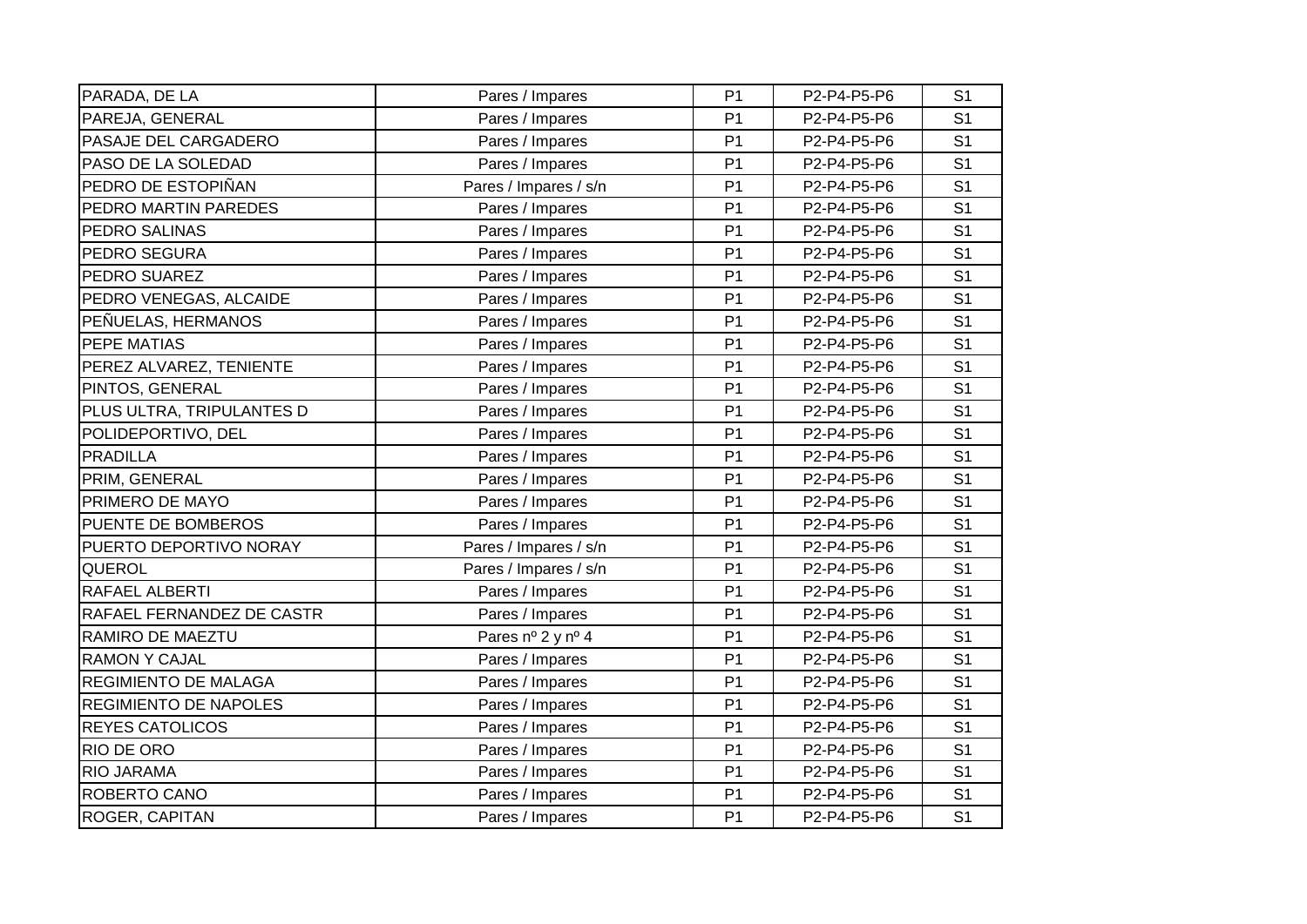| ROLDAN GONZALEZ, ALFEREZ     | Pares                 | P <sub>1</sub> | P2-P4-P5-P6 | S <sub>1</sub> |
|------------------------------|-----------------------|----------------|-------------|----------------|
| ROYO, COMANDANTE             | Pares / Impares       | P <sub>1</sub> | P2-P4-P5-P6 | S <sub>1</sub> |
| <b>RUBEN DARIO</b>           | Pares / Impares       | P <sub>1</sub> | P2-P4-P5-P6 | S <sub>1</sub> |
| <b>SAGASTA</b>               | Pares / Impares       | P <sub>1</sub> | P2-P4-P5-P6 | S <sub>1</sub> |
| SAMANIEGO, TENIENTE          | Pares / Impares       | P <sub>1</sub> | P2-P4-P5-P6 | S <sub>1</sub> |
| <b>SAN ANTON</b>             | Pares / Impares       | P <sub>1</sub> | P2-P4-P5-P6 | S <sub>1</sub> |
| <b>SAN JUAN</b>              | Pares                 | P <sub>1</sub> | P2-P4-P5-P6 | S <sub>1</sub> |
| SAN JUAN BAUTISTA DE LA S    | Pares / Impares       | P <sub>1</sub> | P2-P4-P5-P6 | S <sub>1</sub> |
| <b>SAN LORENZO</b>           | Pares / Impares       | P <sub>1</sub> | P2-P4-P5-P6 | S <sub>1</sub> |
| <b>SAN MIGUEL</b>            | Pares / Impares       | P <sub>1</sub> | P2-P4-P5-P6 | S <sub>1</sub> |
| SANCHEZ SUAREZ, TENIENTE     | Pares / Impares       | P <sub>1</sub> | P2-P4-P5-P6 | S <sub>1</sub> |
| <b>SANCHO DAVILA</b>         | Pares / Impares       | P <sub>1</sub> | P2-P4-P5-P6 | S <sub>1</sub> |
| <b>SANTIAGO</b>              | Pares / Impares       | P <sub>1</sub> | P2-P4-P5-P6 | S <sub>1</sub> |
| <b>SEIJAS LOZANO</b>         | Pares / Impares       | P <sub>1</sub> | P2-P4-P5-P6 | S <sub>1</sub> |
| <b>SERRANO RUIZ, GENERAL</b> | Pares / Impares       | P <sub>1</sub> | P2-P4-P5-P6 | S <sub>1</sub> |
| <b>SEVERO OCHOA</b>          | Pares / Impares       | P <sub>1</sub> | P2-P4-P5-P6 | S <sub>1</sub> |
| <b>SOLEDAD</b>               | Pares / Impares       | P <sub>1</sub> | P2-P4-P5-P6 | S <sub>1</sub> |
| <b>SOR ALEGRIA</b>           | Pares / Impares       | P <sub>1</sub> | P2-P4-P5-P6 | S <sub>1</sub> |
| <b>SOROLLA</b>               | Pares / Impares       | P <sub>1</sub> | P2-P4-P5-P6 | S <sub>1</sub> |
| <b>SUCESO TERREROS</b>       | Pares / Impares       | P <sub>1</sub> | P2-P4-P5-P6 | S <sub>1</sub> |
| <b>TARRAGONA</b>             | Pares / Impares       | P <sub>1</sub> | P2-P4-P5-P6 | S <sub>1</sub> |
| <b>TERCIO DE LOS MORADOS</b> | Pares / Impares       | P <sub>1</sub> | P2-P4-P5-P6 | S <sub>1</sub> |
| <b>TERCIO DE NAPOLITANOS</b> | Pares / Impares       | P <sub>1</sub> | P2-P4-P5-P6 | S <sub>1</sub> |
| <b>TERUEL</b>                | Pares / Impares       | P <sub>1</sub> | P2-P4-P5-P6 | S <sub>1</sub> |
| TORILES, DE LOS              | Pares / Impares       | P <sub>1</sub> | P2-P4-P5-P6 | S <sub>1</sub> |
| TORRALBA, INSPECTOR          | Pares / Impares       | P <sub>1</sub> | P2-P4-P5-P6 | S <sub>1</sub> |
| <b>TORRES QUEVEDO</b>        | Pares / Impares       | P <sub>1</sub> | P2-P4-P5-P6 | S <sub>1</sub> |
| VALERO, COMISARIO            | Pares                 | P <sub>1</sub> | P2-P4-P5-P6 | S <sub>1</sub> |
| VARA DEL REY                 | Pares / Impares       | P <sub>1</sub> | P2-P4-P5-P6 | S <sub>1</sub> |
| VEEDOR, DEL                  | Pares / Impares       | P <sub>1</sub> | P2-P4-P5-P6 | S <sub>1</sub> |
| VELAZQUEZ                    | Pares / Impares / s/n | P <sub>1</sub> | P2-P4-P5-P6 | S <sub>1</sub> |
| VELAZQUEZ GIL DE ARANA       | Pares / Impares       | P <sub>1</sub> | P2-P4-P5-P6 | S <sub>1</sub> |
| <b>VICENTE ALEIXANDRE</b>    | Pares / Impares       | P <sub>1</sub> | P2-P4-P5-P6 | S <sub>1</sub> |